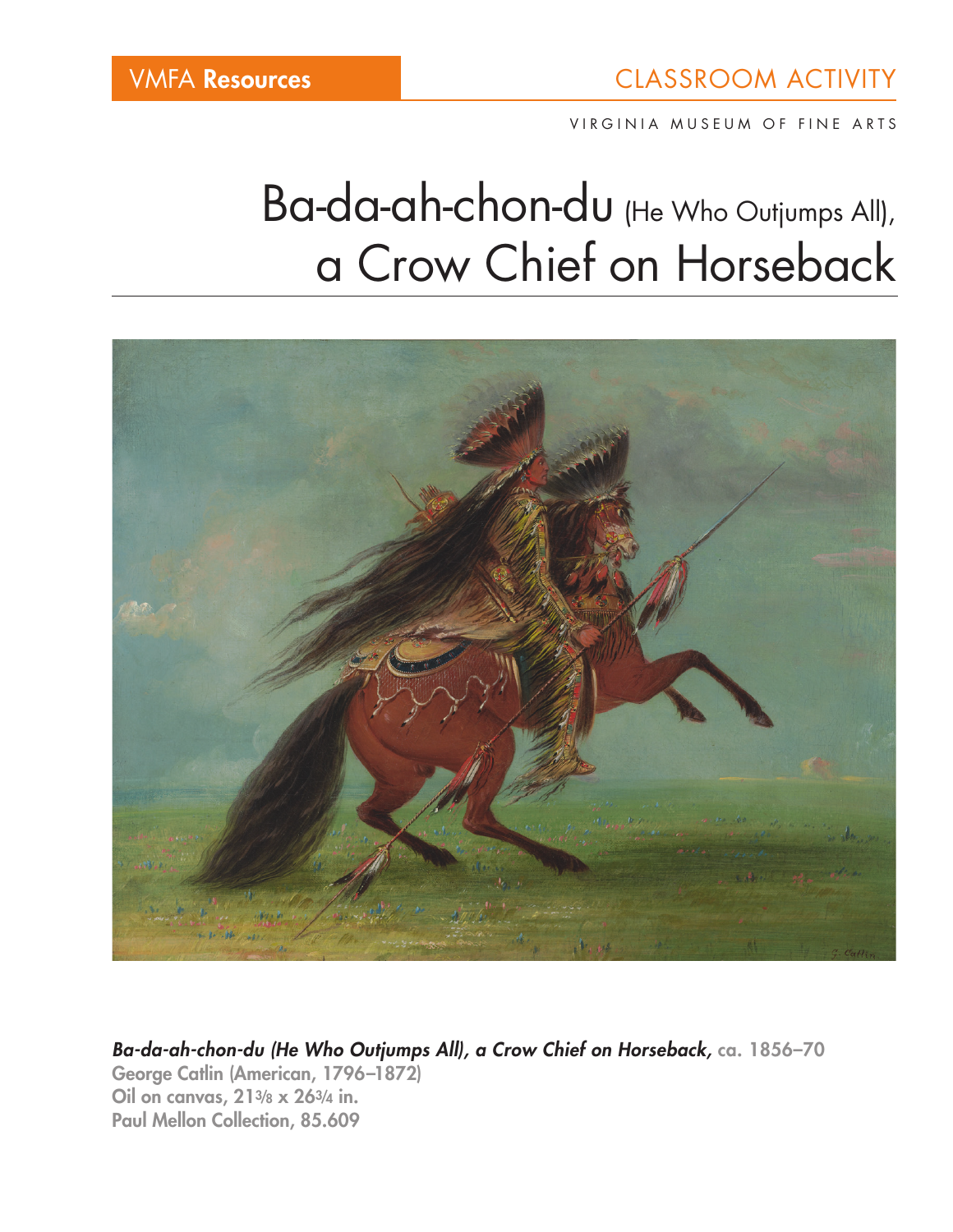#### VIRGINIA MUSEUM OF FINE ARTS

#### Object and Artist Information

George Catlin traveled the North American continent from 1830 to 1838 chronicling native people and their ways of life in paintings and prints. His adventures resulted in more than six hundred portraits and scenes of rituals, hunting, and daily life from more than fifty Native American groups.

Born in Wilkes-Barre, Pennsylvania, Catlin grew up on a farm on the Susquehanna River in Broome County, New York. His mother and grandfather fought Native Americans and survived the Wyoming Valley Massacre of 1773. Catlin's mother was briefly held captive by the Iroquois. Catlin, however, had little experience with Native Americans in his youth. He became acquainted with an Oneida man, named On-O-Gong-Wa (Great Warrior), who camped for a while on the Catlin family farm.

Catlin's interest in Native Americans grew from a chance encounter in Philadelphia. They were traveling to Washington, D.C., as an official delegation, and the artist was impressed by their dignified presence. He resolved to dedicate himself to documenting the lives of Native Americans in their homelands.

Over a period of six years Catlin visited many tribes in hopes "of reaching ultimately, every tribe of Indians on the Continent of North America, and of bringing home faithful portraits of their principal personages, . . . views of their villages, games and full notes on their character and history." His travels to the Indian homelands coincided with the movement of Native Americans to reservations mandated by the U.S. Indian Removal Act of 1830. Catlin's works are among the final documentation of many tribes in their native lands.

To raise public awareness of these endangered cultures and to help underwrite his own expenses, he created "Catlin's Indian Gallery," which contained his paintings and artifacts from his travels. The gallery opened in New York in 1838, toured Washington, Baltimore, Philadelphia, and Boston for a year, and then went to Europe. Catlin also became a noted author and lecturer on Native Americans.

Unfortunately, Catlin lost his traveling show to creditors in 1852 and spent time in a debtors' prison in England. He and his collection were rescued by Philadelphia industrialist Joseph Harrison, who paid Catlin's debts in exchange for the contents of the gallery.

In 1853 Catlin began another series of journeys that took him to South America and the West Coast of the United States. After seven years of travel, he spent the next decade painting in his studio. From 1871 until his death the following year, Catlin exhibited those works in New York and at the Smithsonian Institution in Washington, D.C.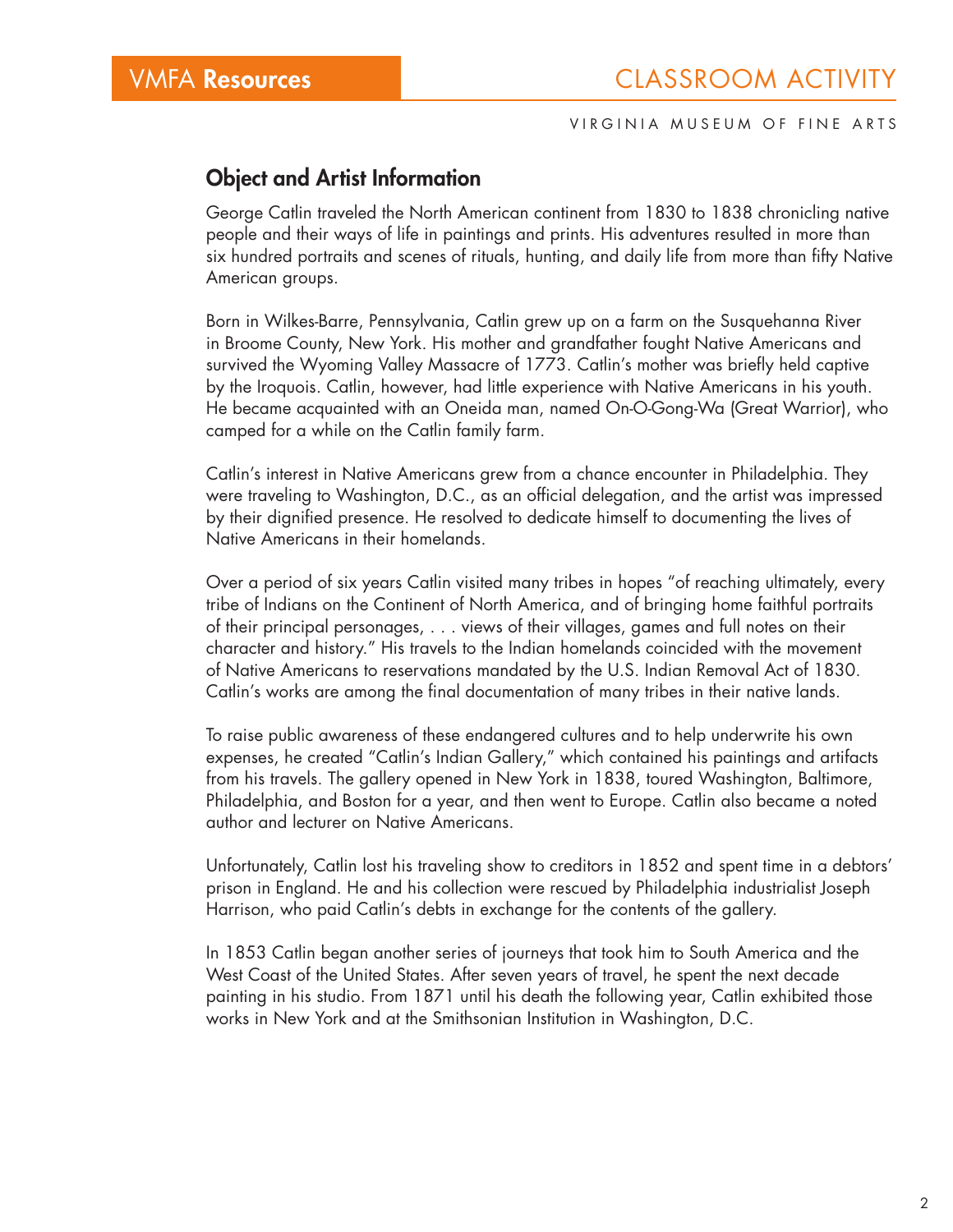While touring the U.S. Midwest, Catlin was a guest of the Crow and the Minnetaree on the upper Missouri River. He marveled at their extraordinary feats of horsemanship on the plains of present-day North Dakota. Describing this painting of a Crow chief, Catlin wrote:

I have painted him as he sat for me, balanced on his leaping wild horse with his shield and quiver slung on his back, and his long lance decorated with the eagle's quills, trailed in his right hand. His shirt and his leggings, and moccasins, were of the mountain-goat skins . . . their seams everywhere fringed with a profusion of scalp-locks taken from the heads of his enemies slain in battle. His long hair, which reached almost to the ground whilst he was standing on his feet, was now lifted in the air and floating in black waves over the hips of his leaping charger. On his head, and over his shining black locks, he wore a magnificent crest or head-dress, made of the quills of the war-eagle and ermine skins; and on his horse's head also was another of equal beauty and precisely the same in pattern and material. Added to these ornaments there were yet as many others which contributed to his picturesque appearance, and amongst them a beautiful netting of various colours, that completely covered and almost obscured the horse's head and neck, and extended over its back and its hips, terminating in a most extravagant and magnificent crupper, embossed and fringed with rows of beautiful shells and porcupine quills of various colours. (Catlin, *Letters and Note*s, vol. 1, letter 24)

## **Concept**

Today George Catlin is remembered for humanizing his subjects as well as recording the details of their appearance, customs, and activities in his paintings. He is considered a pioneer in the field of ethnography, the study of specific cultures. Catlin's paintings, writings, and explorations serve as a springboard for a wide variety of art, history, and social-studies projects. And his unique perspective allows us to better understand the diversity of Native American cultures.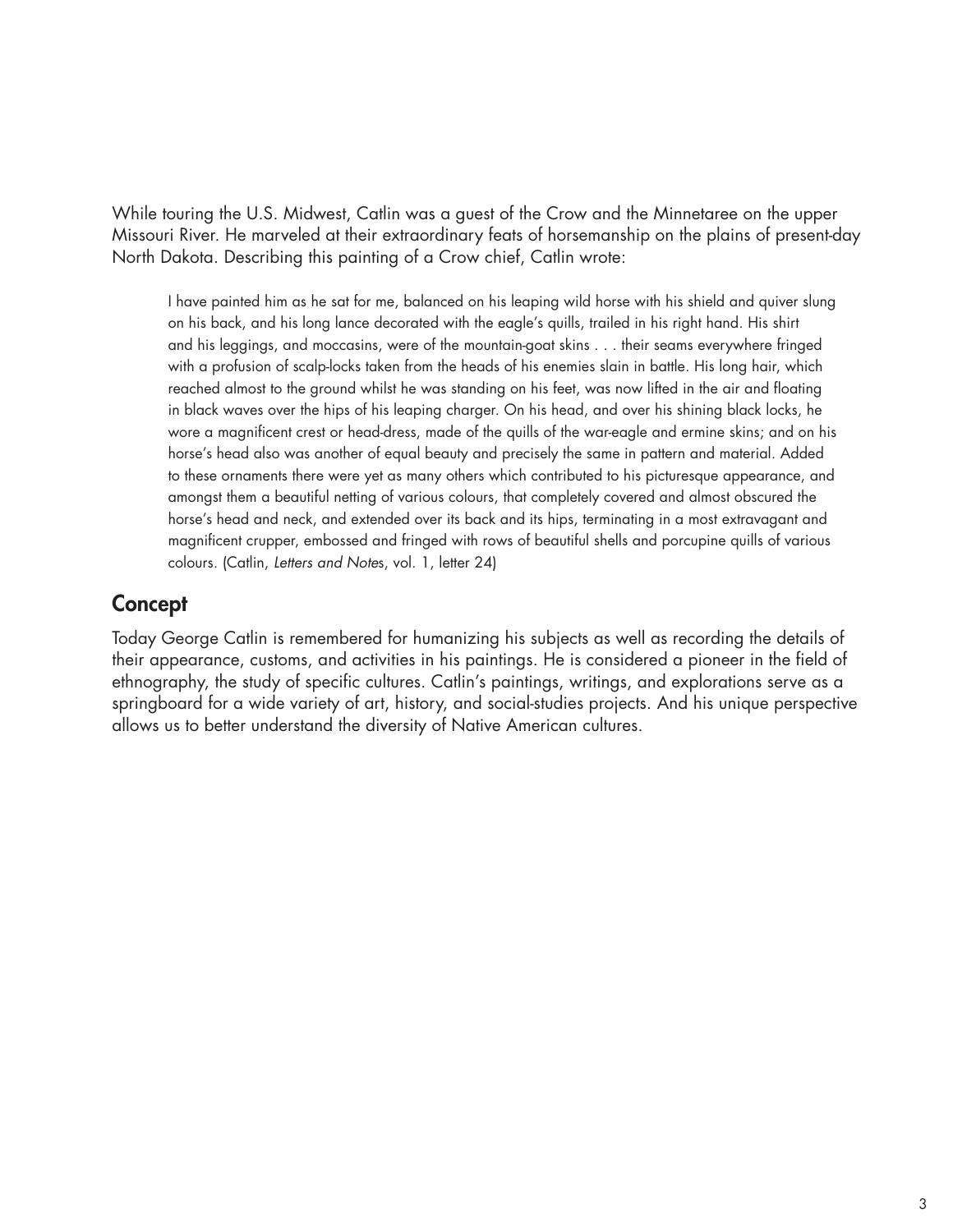# Observation and Discussion

Use the following suggested questions and discussion points while looking at *Ba-da-ah-chon-du*.

- George Catlin was an artist who traveled across the American West painting, drawing, and writing about the life and culture of Native Americans.
- Trace Catlin's travels across the American West.
- See what Catlin saw by looking at his many paintings.
- Explore how each Native American tribe has its own unique culture.
- Examine the chief and what he is wearing. How does what the horse is wearing compare? Why do you think they are dressed the same?
- Do you think the horse and rider could have held this pose long enough for Catlin to paint them?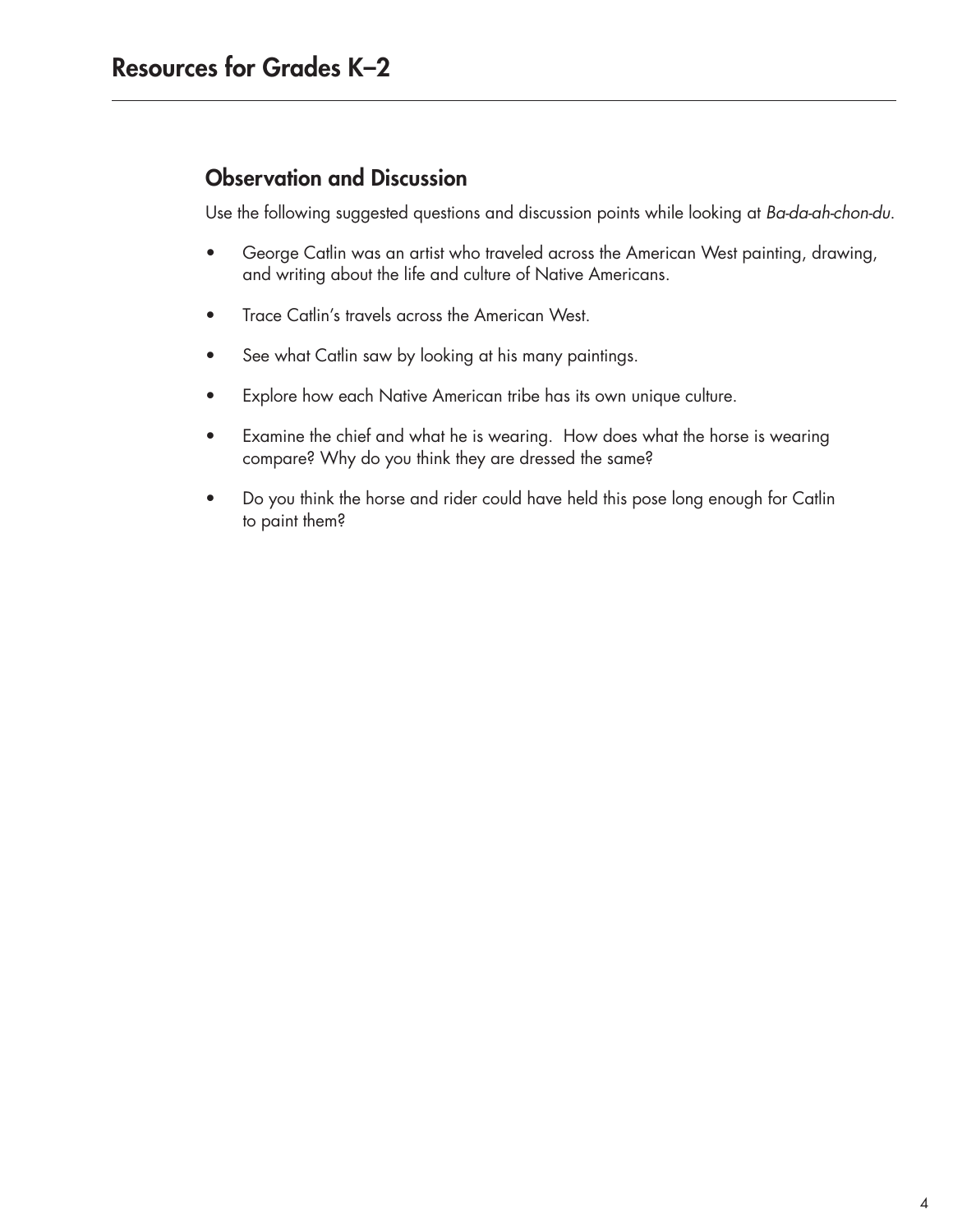## **Activities**

#### ACTIVITY 1 My Map

Have students make a map of their own travels. Whether they have ventured only as far as their school or around their neighborhood or city, instruct them to mark these destinations on a map. Enrichments: Add to the adventure by having them compose a short journal entry describing a trip or compare modern modes of travel to those of Catlin's time (canoe, horseback, steam boat).

#### ACTIVITY 2 Moccasins

A moccasin is a tanned-leather shoe sewn in a slipper shape. Although clothing among traditional Native Americans varied from tribe to tribe, most of them wore this type of foot covering. Ask adult volunteer helpers to cut a pair of brown-paper moccasins for each child. For moccasin pattern and instructions, visit:

http://www.nebraskahistory.org/museum/teachers/material/trail/indians/moccasin.htm.

In the image, Ba-da-ah-chon-du is wearing moccasins. He is a Crow chief, and the Crow Nation is one of the Plains tribes. Encourage the students to add decorations and symbols that are specific to the Plains people (please do not use generic Native American symbols): http://www.manataka.org/page31.html.

### **Closure**

Encourage the students to share their ideas about what they produced.

# SOLs

English K.2, K.3, 1.1, 1.2, 2.2 History K.2, K.3, K.4, 1.1, 1.4, 1.5, 1.6, 1.12, 2.2, 2.3, 2.4, 2.6, 2.12 Math K.11, 1.17 Science K.1, K.4, 1.1, 1.5, 1.7, 1.8, 2.1 Visual Arts K.2, K.3, K.4, K.5, K.13, 1.5, 1.6, 1.7, 1.8, 1.12, 1.14, 2.4, 2.5, 2.9, 2.13, 2.14, 2.15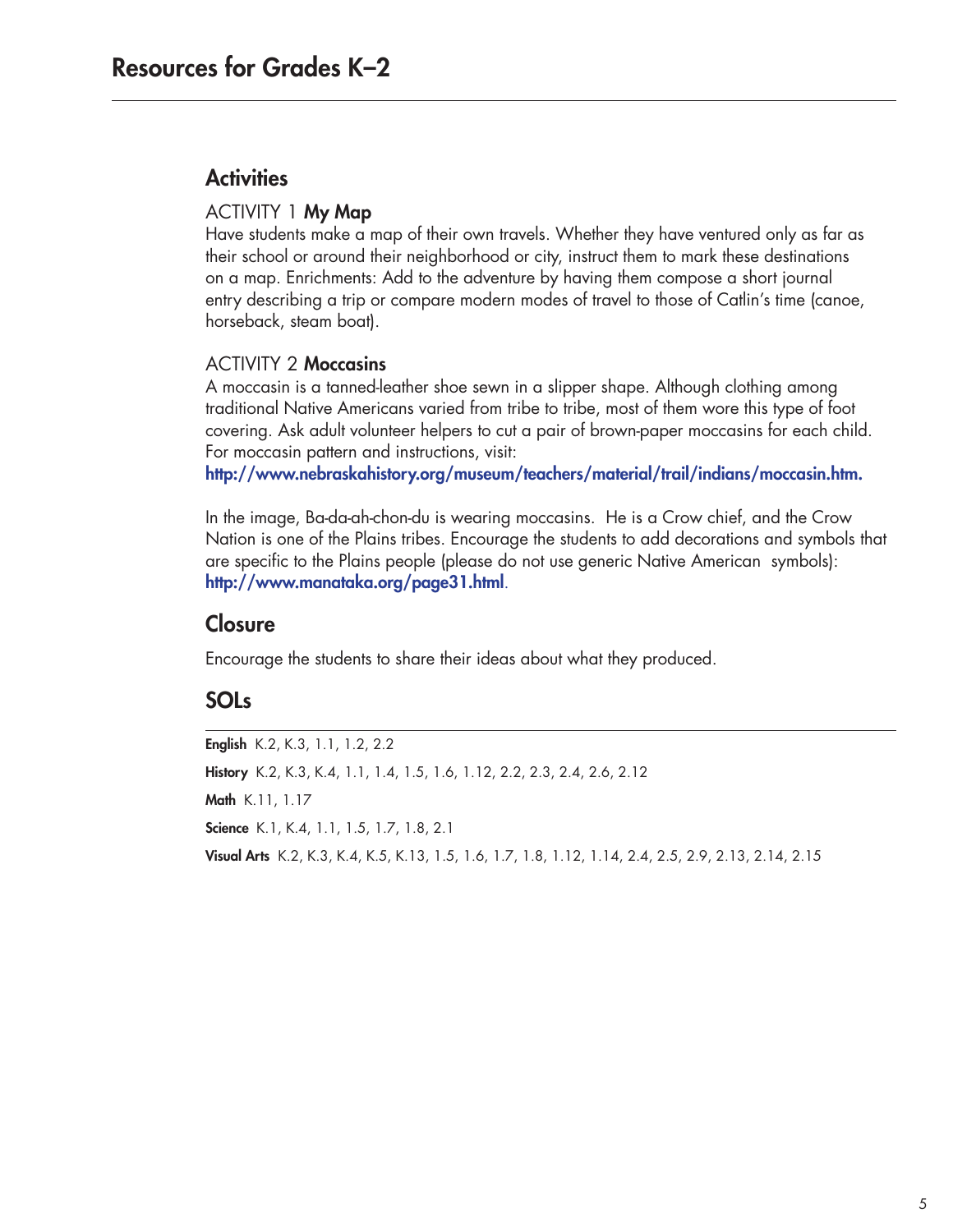# Observation and Discussion

Use the following suggested questions and discussion points while looking at *Ba-da-ah-chon-du*.

- Catlin was an explorer, historian, artist, writer, reporter, anthropologist, geologist, and trailblazer. Research and discuss how each of these words describes Catlin.
- Someone sitting for a portrait (school picture, family painting, etc.) usually selects his or her own clothing, hairstyle, and personal adornment. Show students several portraits from different times, places, and cultures and ask them to discuss the meaning and significance of the objects and symbols in each image (for example: keys hanging from a belt suggests the wearer has authority and responsibility; books on the table indicate that the person is educated; precious jewelry shows wealth).
- How have Native American environments, dress, and ways of life changed since Catlin saw the people, places, and things in the American West in the 1830s? How is life the same?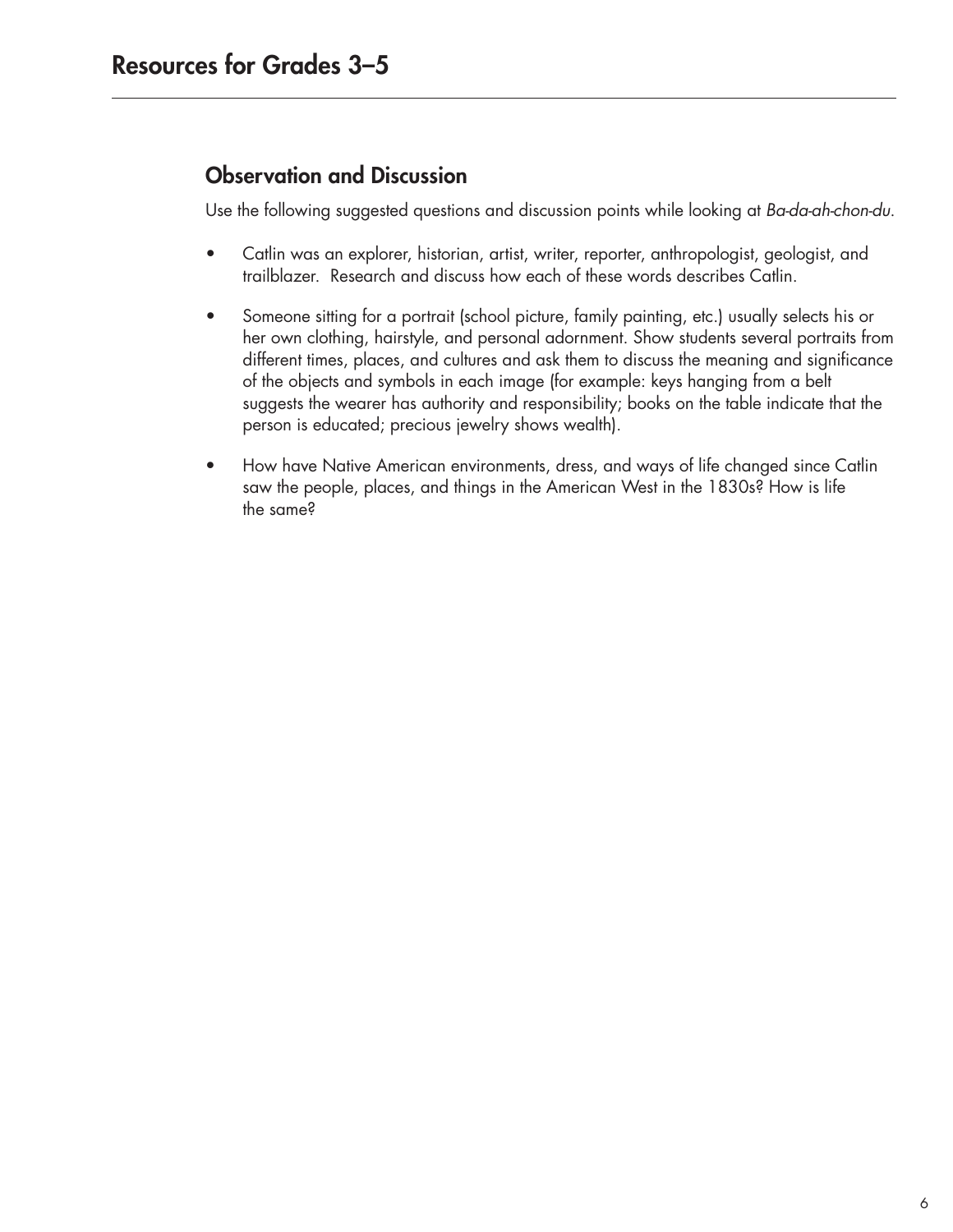#### **Activities**

#### ACTIVITY 1 Mini Portraits

Clothing, hairstyles, and personal adornments are highly important in all cultures. These features help identify various characteristics, special abilities, and outstanding achievements of the wearer. Engage students in a discussion about elements in the Crow chief portrait that reflect leadership and power.

Before the invention and proliferation of photography, artists created visual documentation of people, places, and historic events through paintings, drawings, and sculpture. Miniature portraits, small paintings usually produced on a three-inch piece of ivory, were commissioned as keepsakes similar to today's wallet-size photographs. Have students try their own hand at this technique, which was popular in George Catlin's era, by creating small, formal portraits of someone they know. If painting small is a challenge, try painting the portraits on a piece of "Shrinky Dink" plastic, which will miniaturize upon baking.

#### ACTIVITY 2 Stop horsing around and let's do some research!

Horses were not introduced to Native Americans until the sixteenth century. They had no word for this new animal in their vocabulary, so they called them "big dogs." Continue your research to discover who brought horses to Native Americans. Have students write a paragraph about how they imagine horses were introduced to the Plains Indians and how it changed their way of life.

## **Closure**

Encourage the students to share their ideas about what they produced.

## SOLs

English 3.9, 4.7, 5.8 History 3.12, VS.1, USI.1, USI.2, USI.3, USI.4, USI.8 Science 3.6, 3.10, 4.5 Visual Arts 3.2, 3.13, 3.22, 3.2, 4.1, 4.2, 4.3, 4.7, 4.22, 5.1, 5.2, 5.18, 5.20, 5.23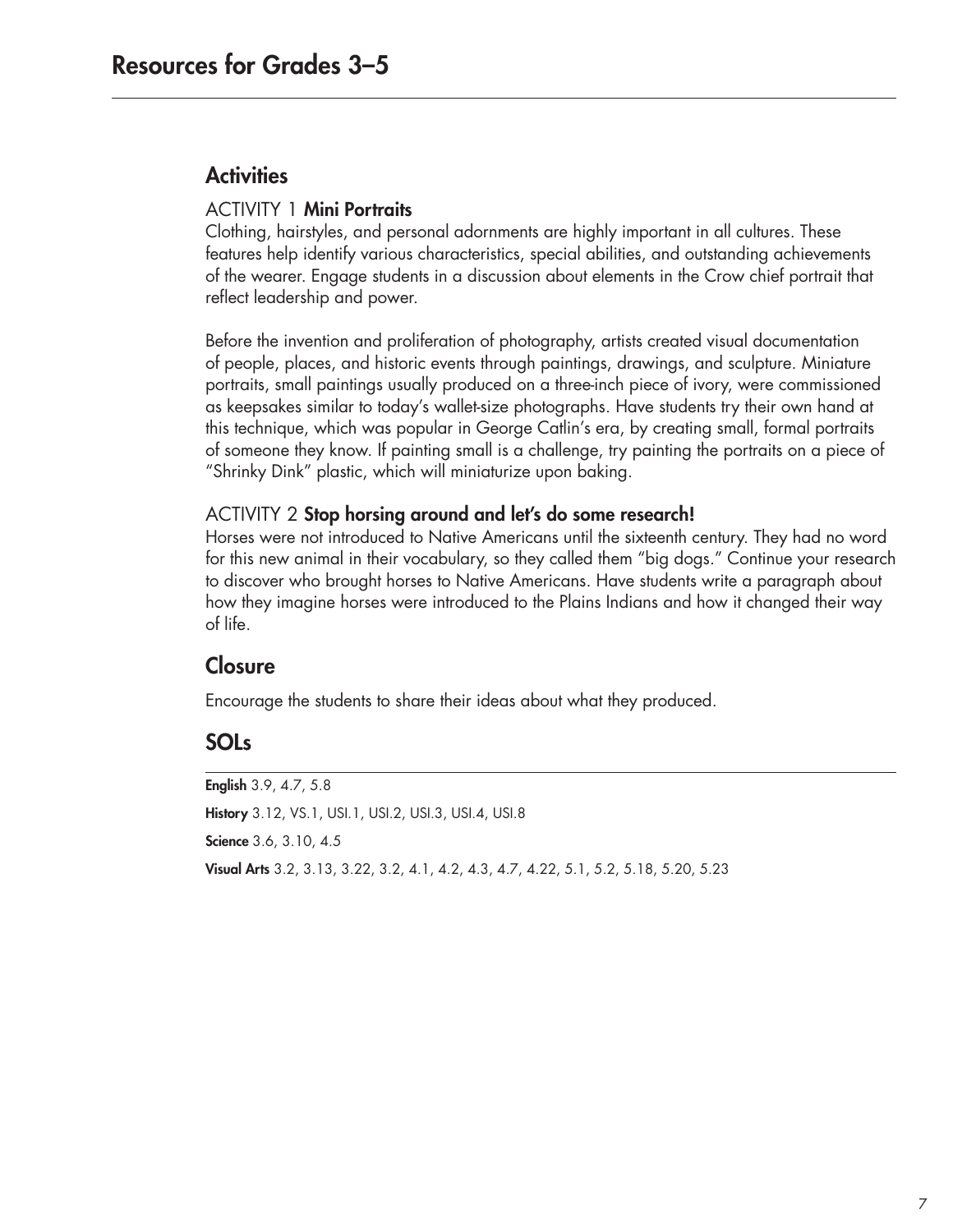| Recommended Films, Videos, and DVDs                                                                                                                                                                                                                                                                                                                       |               |
|-----------------------------------------------------------------------------------------------------------------------------------------------------------------------------------------------------------------------------------------------------------------------------------------------------------------------------------------------------------|---------------|
| <b>Frontier Visionary: George Catlin and the Plains Indians</b>                                                                                                                                                                                                                                                                                           | <b>ED 483</b> |
| 27 min.   2002   VHS   Smithsonian American Art Museum                                                                                                                                                                                                                                                                                                    |               |
| <b>Native American Architecture</b>                                                                                                                                                                                                                                                                                                                       | <b>ED-484</b> |
| 20 min. 11996   VHS   Richard Byrnes                                                                                                                                                                                                                                                                                                                      |               |
| Of Natural Liberty and Independence:<br><b>George Catlin's Portraits of Native Americans</b>                                                                                                                                                                                                                                                              | GA-93         |
| Nine-panel educational exhibition, Virginia Museum of Fine Arts                                                                                                                                                                                                                                                                                           |               |
| <b>Discover Native American Culture</b>                                                                                                                                                                                                                                                                                                                   | <b>PS-121</b> |
| This kit contains an in-depth teachers' guide with hands-on activities for K-12 and selected<br>Native American objects created by craftspeople from groups along Catlin's original trail.<br>It also includes animal furs, trade cloth, and other period European objects, storybooks,<br>photographs, a video, and a CD (Virginia Museum of Fine Arts). |               |

#### Note: These and other audiovisual resources related to VMFA's collection may be accessed through our website:

http://www.vmfa.museum/Learn/Statewide\_Programs/Films,\_Videos,\_and\_DVDs.aspx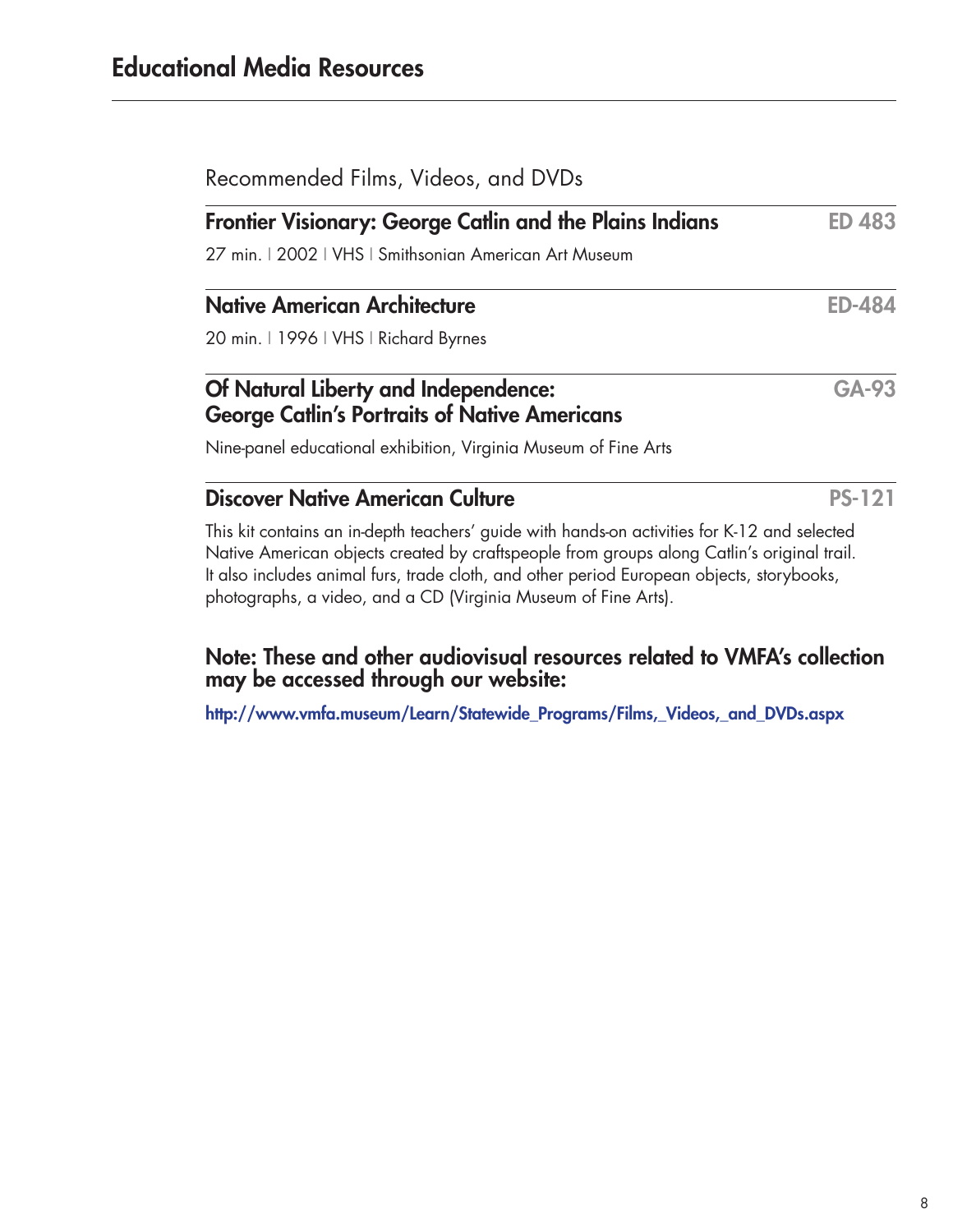Recommended Websites

http://americanart.si.edu/exhibitions/online/catlin/

http://www.nga.gov/kids/catlin/catlin1.htm

http://www.nmai.si.edu/

http://www.bigorrin.org/crow\_kids.htm

Recommended Reading

Plain, Nancy. *The Man Who Painted Indians.* New York: Benchmark Books, 1997.

Reich, Susanna, *Painting the Wild Frontier: The Art and Adventures of George Catlin,*  New York, Clarion Books, 2008.

Link to Related Works of Art at VMFA

http://www.vmfa.museum/Collections/AncientAmerican/

Links to Related Programs

*Teen classes* http://www.vmfa.museum/Learn/Teens/Teens.aspx

*Families and kids* http://www.vmfa.museum/Learn/Kids\_+\_Families/Kids\_+\_Families.aspx

*Tours* http://www.vmfa.museum/Learn/Educators/educators.aspx

*Teacher workshops* http://www.vmfa.museum/Learn/Educators/Teacher\_Workshops/Teacher\_Workshops.aspx

Please check http://www.vmfa.museum/Learn/ regularly to learn about new tours and other educational opportunities.